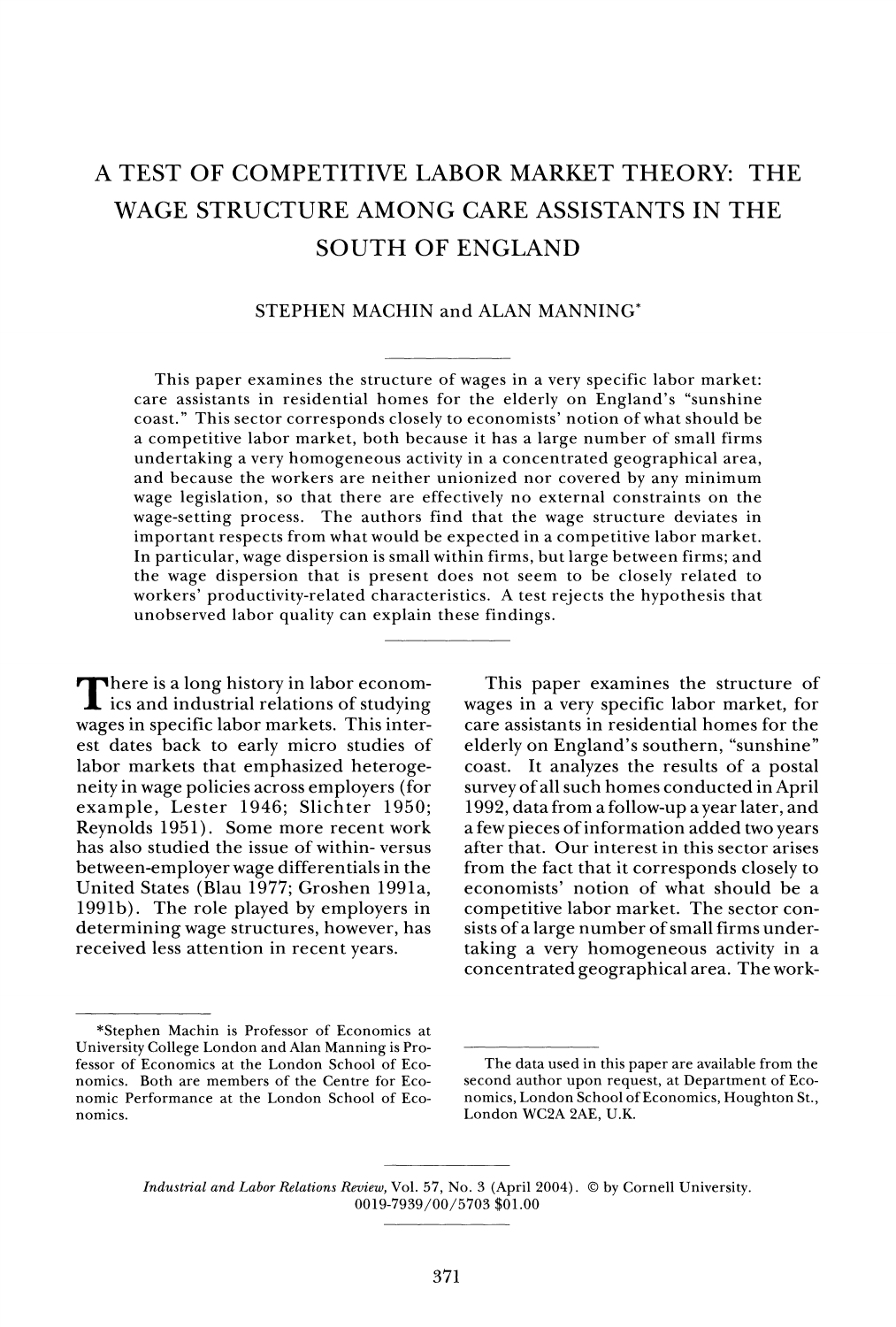**ers they employ are not unionized, nor were they covered by any minimum wage legislation at the time of the data collection (the United Kingdom's National Minimum Wage was introduced only in April 1999; see Machin, Manning, and Rahman [2003] for an analysis of the minimum wage's impact on this sector), so there are effectively no external constraints on the wage-setting process. We think it reasonable to argue that most economists, asked a priori, would think that this market was very competitive.** 

**If it is competitive, what might we expect to see? We would expect to find a single market wage for workers of a given quality. This has two important implications. First, workers of identical quality should receive the same wage in different firms. Second, workers of different quality should receive different wages even if they work in the same firm. In this paper, to determine whether those implications are borne out, we perform a variety of empirical tests that examine wage dispersion within and between firms for care assistants.** 

## **Data Description**

**The data set used in this paper was obtained from a survey undertaken by us in April 1992 (plus a follow-up a year later) of all (2,036 in total) private-sector residential homes for the elderly located on**  England's "sunshine coast." **details, see Machin, Manning, and Woodland 1993; Woodland 1993.) We were able to sample the entire population of homes by obtaining information on all homes within each county that we considered-Devon, Dorset, Cornwall, Kent, Somerset, and Sussex-since every home for the elderly has to register with the relevant local authority. In Machin, Manning, and Woodland (1993) we documented that the responses we received were highly representative of the entire population of care homes in the counties we sampled with respect to size (number of workers) and the percent in each region.** 

**As noted, this sector was chosen because it closely corresponds to economists' apriori notion of a labor market that should ap-** **proximate the perfectly competitive model. It consists of a large number of small employers that are engaging in a relatively homogeneous activity (caring for old people) and are geographically concentrated (in some streets in some towns on the south coast of England, almost every second house is a residential care home). Furthermore, most workers in these homes**  need no formal qualifications: **people in the homes we consider do not need specialist medical care and, as will be seen below, few workers have a formal nursing qualification.** 

**One other unusual feature of this data set is that we have information on all workers within a large number of firms. This allows us to address issues like the extent of wage variation within and between firms that cannot be considered using most data sets. It is this feature of the data that we will exploit most.** 

# **The Structure of Wages in a Low-Wage Labor Market**

**The principal occupation of workers employed in these nursing homes is that of Care Assistant, and we focus specifically on the wages of Care Assistants in this paper. Restricting attention to a single job serves our purpose of studying the structure of wages in a very tightly defined labor market.** 

**Even the category "Care Assistant" is not irreducible, however, since we still must choose whether to include only those labeled as day-care assistants or also those recorded as being senior orjunior day-care assistants. This is not a trivial decision, as different occupational titles may simply be a way of paying different wages to different individuals and may not signify any real difference in job content.' Most of the results in this paper include those workers labeled as being senior and junior day-care assistants, but we also report some results** 

**<sup>1</sup>Baker, Gibbs, and Holmstrom (1994a, 1994b) described this idea, and Manning (1994) worked it out in the context of a search model.**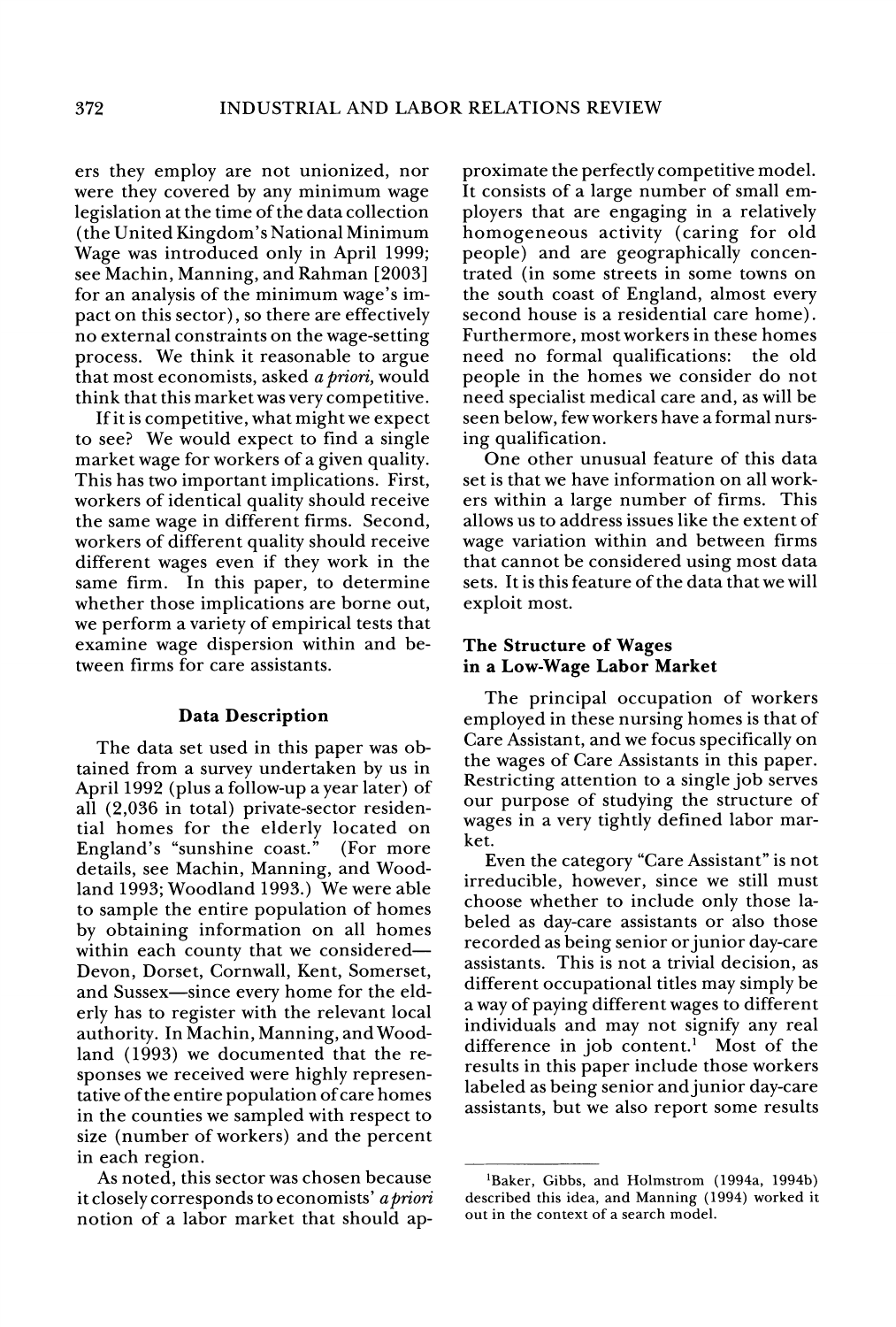|                                                  |         | <b>Cross Sections</b> |       |                | Matched Sample of Firms |                |       |                |
|--------------------------------------------------|---------|-----------------------|-------|----------------|-------------------------|----------------|-------|----------------|
|                                                  |         | 1992                  |       | 1993           |                         | 1992           |       | 1993           |
| Characteristic                                   | All     | > 5<br>workers        | All   | > 5<br>workers | All                     | > 5<br>workers | All   | > 5<br>workers |
| <b>All Care Assistants</b>                       |         |                       |       |                |                         |                |       |                |
| Number of Individuals                            | 3,221   | 2,514                 | 1,826 | 1,463          | 1,571                   | 1,213          | 1,647 | 1,318          |
| Number of Firms                                  | 434     | 246                   | 236   | 141            | 213                     | 121            | 213   | 124            |
| Average Wage                                     | 2.96    | 2.98                  | 3.06  | 3.07           | 2.97                    | 2.99           | 3.07  | 3.08           |
| Standard Deviation of                            |         |                       |       |                |                         |                |       |                |
| Log Hourly Wages                                 | $.16\,$ | .16                   | .16   | .16            | .16                     | .16            | .16   | .16            |
| 10th Percentile Wage                             | 2.45    | 2.50                  | 2.50  | 2.50           | 2.45                    | 2.50           | 2.50  | 2.50           |
| 25th Percentile Wage                             | 2.70    | 2.70                  | 2.75  | 2.75           | 2.70                    | 2.70           | 2.75  | 2.75           |
| 50th Percentile Wage                             | 3.00    | 3.00                  | 3.00  | 3.00           | 3.00                    | 3.00           | 3.00  | 3.00           |
| 75th Percentile Wage                             | 3.20    | 3.25                  | 3.30  | 3.30           | 3.20                    | 3.25           | 3.30  | 3.34           |
| 90th Percentile Wage                             | 3.50    | 3.50                  | 3.60  | 3.60           | 3.50                    | 3.55           | 3.60  | 3.60           |
| <b>Exclude Junior and Senior Care Assistants</b> |         |                       |       |                |                         |                |       |                |
| Number of Individuals                            | 2,878   | 2,246                 | 1,603 | 1,271          | 1,363                   | 1,057          | 1,441 | 1,154          |
| Number of Firms                                  | 434     | 246                   | 235   | 141            | 212                     | 121            | 210   | 124            |
| Average Wage                                     | 2.97    | 2.99                  | 3.07  | 3.09           | 2.98                    | 2.99           | 3.07  | 3.09           |
| <b>Standard Deviation of</b>                     |         |                       |       |                |                         |                |       |                |
| Log Hourly Wages                                 | .15     | .15                   | .15   | .15            | .15                     | .16            | .15   | .15            |
| 10th Percentile Wage                             | 2.50    | 2.50                  | 2.50  | 2.55           | 2.50                    | 2.50           | 2.50  | 2.50           |
| 25th Percentile Wage                             | 2.70    | 2.73                  | 2.77  | 2.77           | 2.70                    | 2.70           | 2.75  | 2.75           |
| 50th Percentile Wage                             | 3.00    | 3.00                  | 3.00  | 3.00           | 3.00                    | 3.00           | 3.00  | 3.00           |
| 75th Percentile Wage                             | 3.20    | 3.25                  | 3.25  | 3.30           | 3.20                    | 3.20           | 3.25  | 3.30           |
| 90th Percentile Wage                             | 3.50    | 3.50                  | 3.60  | 3.60           | 3.50                    | 3.55           | 3.60  | 3.60           |

**Table 1. Description of the Structure of Hourly Wages for Care Assistants in Residential Nursing Homes, 1992 and 1993.** 

**Notes: Wages are hourly rates defined in British pounds per hour.** 

**using the more narrow definition of daycare assistants only (which tend to strengthen our conclusions).** 

**In Table 1 we report some summary statistics on the distribution of wages in our sample. We have data on 3,221 Care Assistants in 434 homes in 1992 and, from the follow-up of those who responded to that survey, 1,826 Care Assistants in 236 homes in 1993. In our matched sample of 213 homes from which we obtained responses in both years, we have data on around 1,600 Care Assistants in each year.2** 

**2We have not used the data from a handful of single-employee firms, as there is obviously no meaningful difference between firms and workers in these cases and it is this difference on which we wish to focus.** 

**Average wages are very low in this sector. In 1992 the mean wage in the matched**  sample was £2.97 per hour, and in 1993 it was £3.07 per hour. In both years, this **average was beneath the lowest occupational wage reported in the New Earnings**  Survey, and was well below the £3.40 that **the Labor Party, prior to the General Election of April 1992, was advocating as a National Minimum Wage. Despite the fact that we are focusing on a very specific occupational group, there is considerable dispersion in hourly wages among these workers. For example, in both years the range between the tenth and ninetieth percentiles of the hourly wage is over one third of** 

**<sup>3</sup>The 90-10 ratio in this sector is smaller than the 90-10 ratio in the whole economy, which is 4.2 (source: own calculations on all workers from Labour Force Survey data for 1992-93).**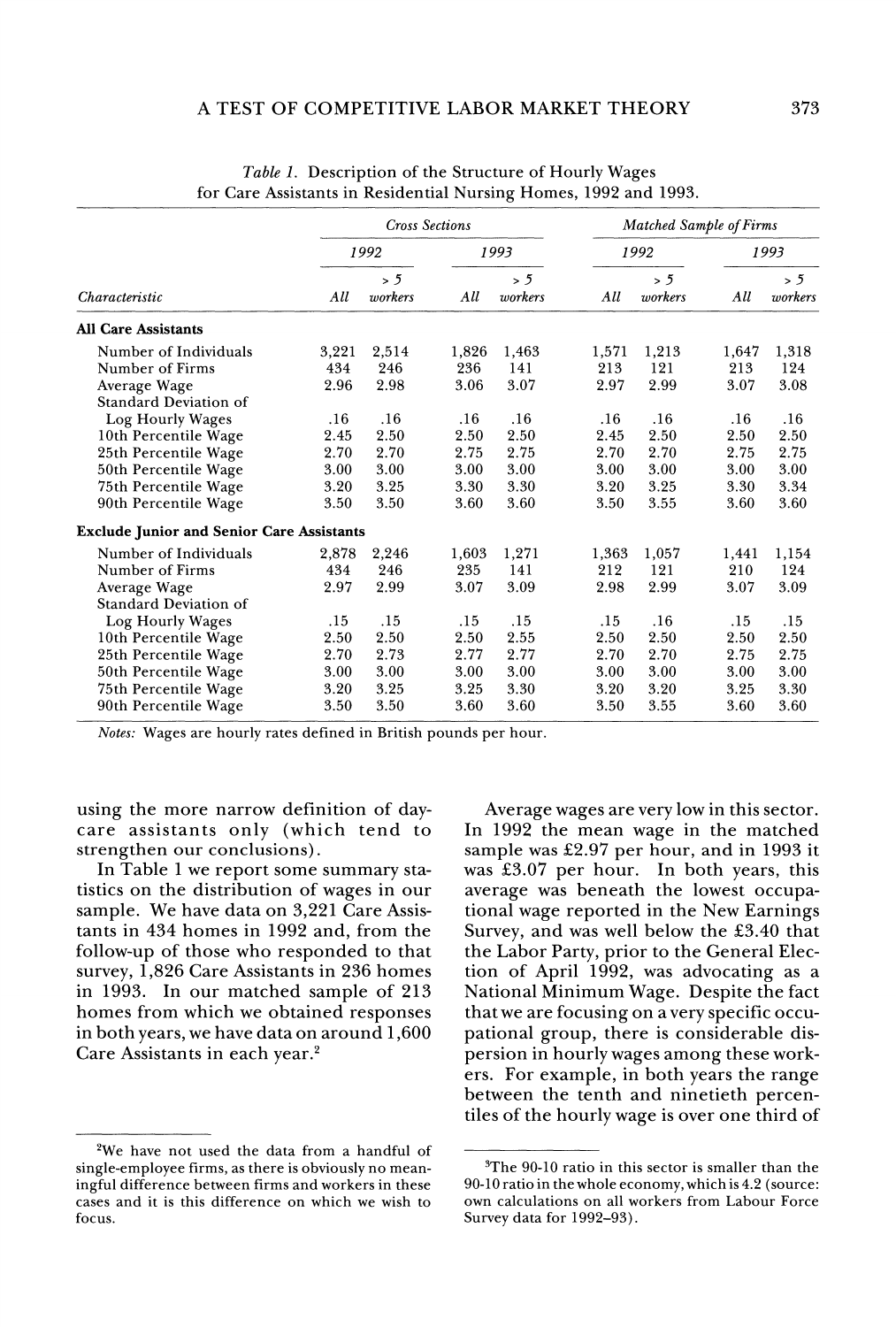**the median wage.3 We also report information on the standard deviation of the log hourly wage. As the wage distribution for the matched sample is very similar to that for the sample as a whole, we use all the observations in what follows.** 

## **Wage Variation between and within Companies**

**An interesting question is how much of the wage variation described above is between employers (different employers paying different average wages to their work force) and how much is within the same employer (the same employer paying different workers different wages). In Table 2 we present information on the proportion of total variation in the log hourly wage of all care assistants that is inter-firm, the remaining proportion being intra-firm.** 

**In the upper panel of the table one can see that for all care assistants, almost 2/3 of log wage variation is between firms, with only one-third being within firms. Part of the measured inter-firm wage dispersion reflects the variation in wages across different regions, so we also present measures of the importance of inter-firm wage dispersion after introducing geographical controls. We use 16 regional controls in the regressions below, and to control for town we rely on postal addresses (this is a very disaggregated measure, as there are then 129 towns in our sample). As one would expect, introducing finer regional dummies reduces the measured importance of inter-firm wage dispersion, but even with the town dummies, the proportion of interfirm wage dispersion remains close to 50%. As one might be concerned that the results are driven by the existence of many small firms, we also present the variance decomposition for workers who are in care homes with more than five workers; the results are very similar.** 

**To help put these figures in perspective, we also computed the proportions of the observed variance in other personal characteristics that are inter-firm and intra-firm. We have information on age, job tenure, and hours, so we use a variance decomposi-** **tion of the log of all these variables. These results are also reported in Table 2. What is striking is that whatever geographical controls are used, the proportion of variation that is inter-firm is much higher for**  wages than for any other variable—typi**cally twice as high. Thus, of all the variables on which we have data, wages have the smallest proportion of total variance within firms. The finding that there is a lot of wage variation between employers in a given labor market is one on which there has been a lot of research (for example, the older papers of Lester [1946], Reynolds [1946, 1951], and Slichter [1950], and the more recent Krueger and Summers [1988]), but, as far as we are aware, this has not been tied to the lack of wage variation within employers.4 Our finding that there is extraordinarily little wage variation within firms is even stronger when we restrict attention to day-care assistants only (Table 2, bottom panel).** 

**To reinforce the point that there is surprisingly little wage dispersion within firms, we now present some further information on the structure of wages within firms. These results are reported in Table 3. First, about a third of firms, containing 25% of workers, have no within-firm variation in wages; that is, in these firms all Care Assistants receive exactly the same wage. Another third of firms, employing about a third of workers, pay only two different wages. Only one firm pays all its workers different wages. These wage policies seem very stable. Of the 213 firms in the matched sample, in 26 wage dispersion existed in 1992 but not in 1993, and in 26 the reverse was true-wage dispersion was not present** 

**<sup>40</sup>One should note that this result would be likely to change in an analysis that looks at the dispersion in wages across occupations, as the wage gap between managers and care assistants in every firm far exceeds the cross-firm dispersion in care assistants' pay. Thus, for example, the findings ofAbowd et al. (1999), who considered all occupations and concluded that individual-specific effects are more important than firm effects, are not inconsistent with the findings reported here.**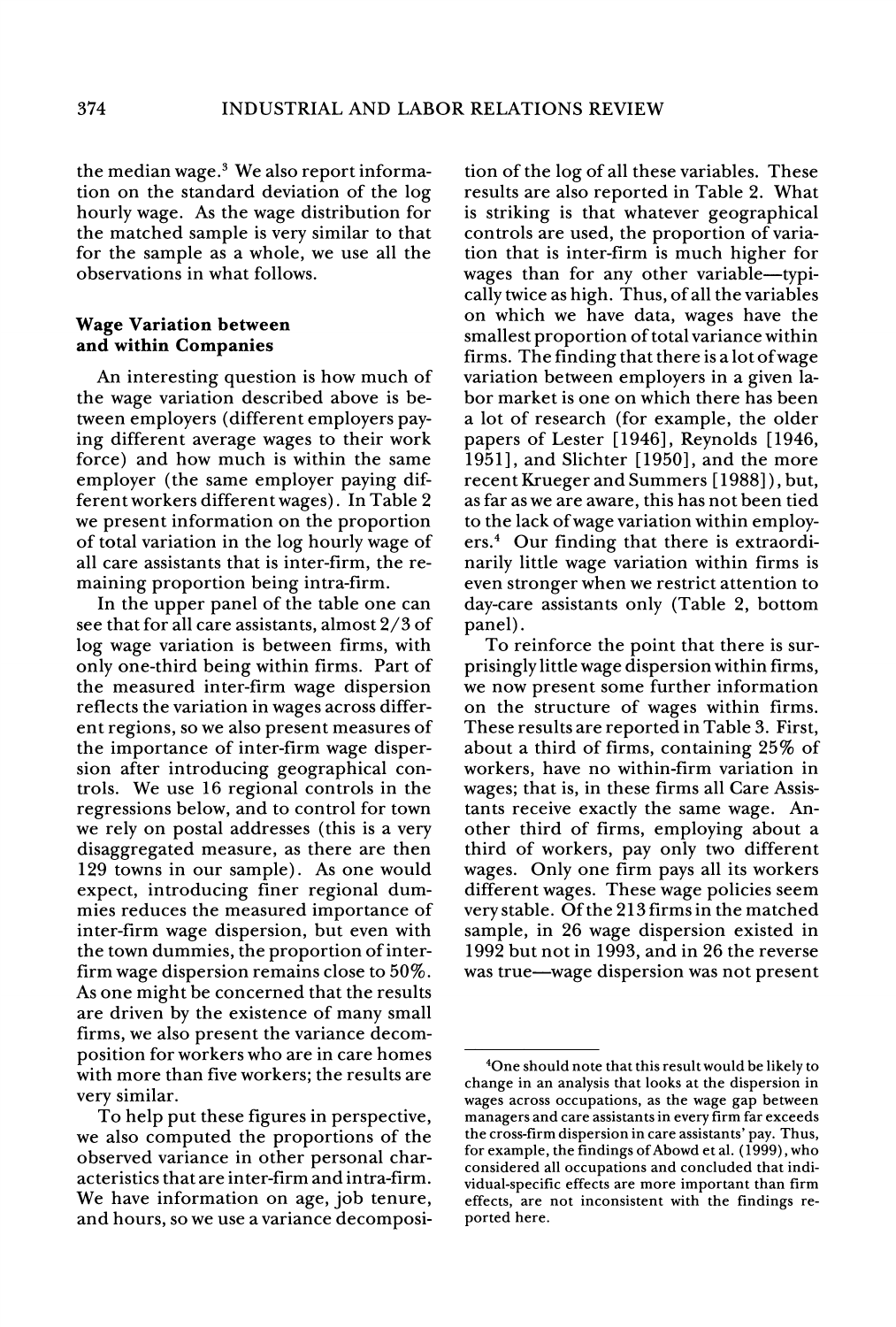| Description                                     |                      | Year         | Log(wage)  | Log(age)   | Log(tenure) | Log(hours) |
|-------------------------------------------------|----------------------|--------------|------------|------------|-------------|------------|
| <b>All Care Assistants</b>                      |                      |              |            |            |             |            |
| All Workers                                     | No Controls          | 1992<br>1993 | .64<br>.65 | .23<br>.20 | .29<br>.27  | .34<br>.34 |
|                                                 | Area Controls        | 1992<br>1993 | .59<br>.60 | .23<br>.21 | .30<br>.26  | .33<br>.33 |
|                                                 | <b>Town Controls</b> | 1992<br>1993 | .47<br>.48 | .16<br>.15 | .23<br>.18  | .21<br>.20 |
| Workers in Firms<br>with More Than<br>5 Workers | No Controls          | 1992<br>1993 | .63<br>.66 | .19<br>.17 | .25<br>.24  | .30<br>.28 |
|                                                 | Area Controls        | 1992<br>1993 | .56<br>.60 | .18<br>.17 | .27<br>.22  | .28<br>.26 |
|                                                 | <b>Town Controls</b> | 1992<br>1993 | .37<br>.40 | .10<br>.09 | .17<br>.14  | .14<br>.11 |
| <b>Day-Care Assistants</b>                      |                      |              |            |            |             |            |
| All Workers                                     | No Controls          | 1992<br>1993 | .74<br>.80 | .25<br>.20 | .32<br>.30  | .36<br>.36 |
|                                                 | Area Controls        | 1992<br>1993 | .68<br>.76 | .24<br>.21 | .33<br>.29  | .35<br>.35 |
|                                                 | <b>Town Controls</b> | 1992<br>1993 | .57<br>.65 | .18<br>.15 | .26<br>.21  | .24<br>.23 |
| Workers in Firms<br>with More Than<br>5 Workers | No Controls          | 1992<br>1993 | .72<br>.80 | .20<br>.16 | .28<br>.27  | .31<br>.29 |
|                                                 | Area Controls        | 1992<br>1993 | .65<br>.75 | .19<br>.17 | .30<br>.25  | .30<br>.28 |
|                                                 | <b>Town Controls</b> | 1992<br>1993 | .48<br>.59 | .11<br>.10 | .20<br>.15  | .16<br>.12 |

**Table 2. Proportion of Dispersion That Is Inter-Firm.** 

**in 1992 but was present in 1993; but of these 52 firms with a change, in 29 the change involved the wage of only a single worker, and there were only a handful of cases of large changes in wage structures.** 

**If attention is restricted to larger firms (those with more than five workers), one finds that the proportion of both workers and firms with no wage dispersion falls. From this, one might be tempted to conclude that there is more wage dispersion in larger firms than in smaller ones. But such a conclusion would be premature, since there are also more opportunities for wage dispersion in larger firms than in smaller ones. One would like to have some way to normalize the measure of wage dispersion by firm size.** 

**One possible way to accomplish that end is the following. Suppose that all existing workers in the firm are paid the same wage** 

**and, conditional on this fact, the probability that an extra worker is paid the same wage is p. Then the probability that a firm with Nworkers will have no wage dispersion**  is given by  $\rho^{N-1}$ . We used the information **on the existence or nonexistence of wage dispersion to estimate p.5 The results are reported in the last row of Table 3. For all**  firms, the spot estimate of  $\rho$  is 0.76, so that, **given that all existing workers are paid the same wage, the probability that an additional worker will be paid that wage is 76%. Once we restrict attention to firms with more than five workers, the estimate of p** 

**<sup>5</sup>Note that in making this estimation we do not use all the information about the number of different wages paid in the firm, nor do we allow p to differ with each additional worker.**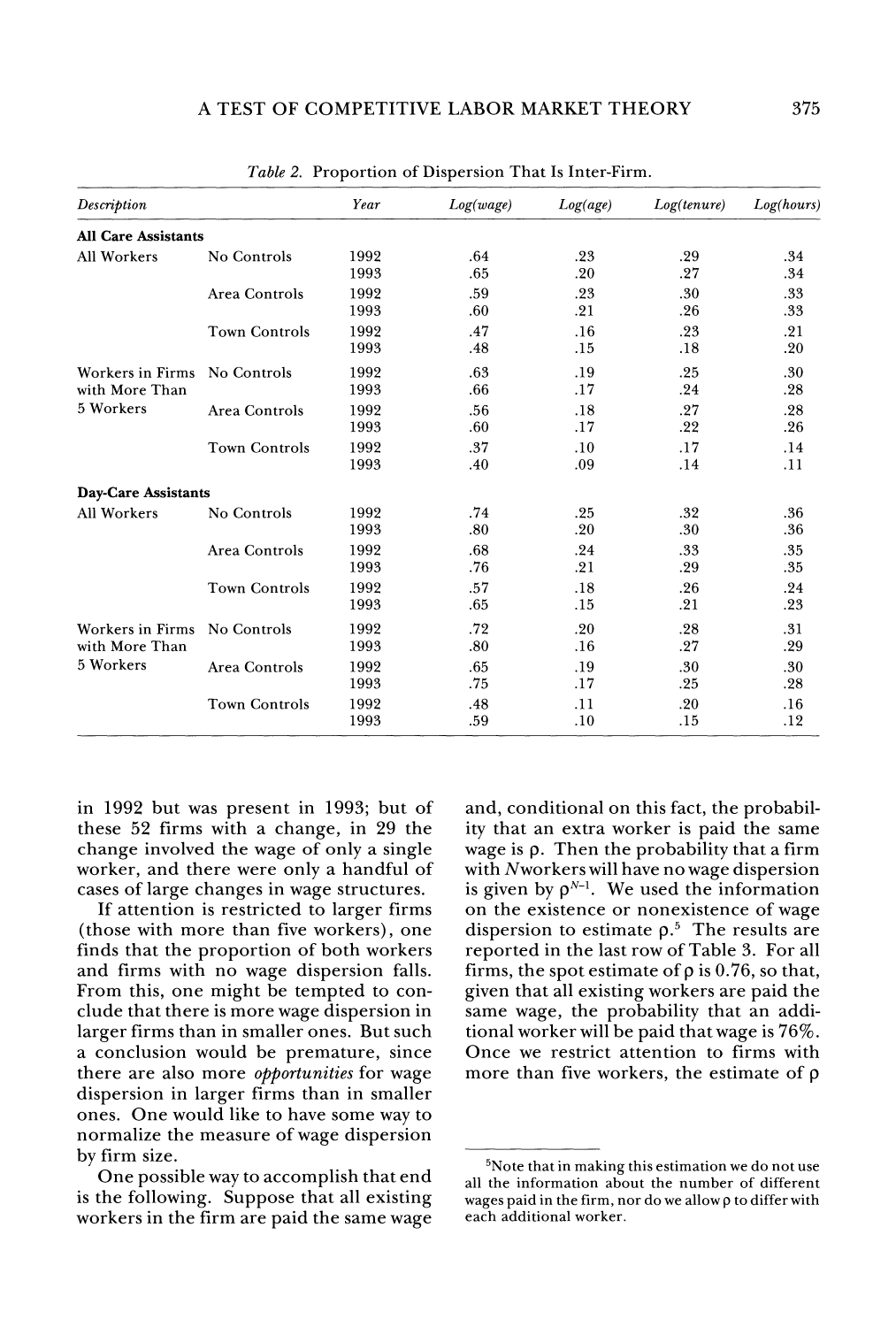|                                                                                 |                 | All Workers | Workers in Firms with<br>More Than 5 Workers |           |  |
|---------------------------------------------------------------------------------|-----------------|-------------|----------------------------------------------|-----------|--|
| Description                                                                     | 1992            | 1993        | 1992                                         | 1993      |  |
| Number of Workers                                                               | 3,221           | 1,826       | 2,514                                        | 1,463     |  |
| Number of Firms                                                                 | 434             | 236         | 246                                          | 138       |  |
| Proportion of Workers in Firms with Single Wage                                 | .26             | .25         | .23                                          | .21       |  |
| Proportion of Firms with Single Wage                                            | .31             | .32         | .25                                          | .25       |  |
| Proportion of Workers in Firms with Two Wages                                   | .30             | .35         | .25                                          | .33       |  |
| Proportion of Firms with Two Wages                                              | .35             | .37         | .27                                          | .33       |  |
| Proportion of Hours Paid the Modal Hourly Wage<br>(PROPMOD)                     | .76             | .76         | .74                                          | .73       |  |
| Proportion of Hours Paid the Modal Wage in Firms                                |                 |             |                                              |           |  |
| with Wage Dispersion                                                            | .65             | .64         | .65                                          | .65       |  |
| Average Standard Deviation of Log Hourly Wages                                  | .06             | .06         | .07                                          | .06       |  |
| Average Standard Deviation of Log Hourly Wages in<br>Firms with Wage Dispersion | .09             | .09         | .09                                          | .08       |  |
| Estimated Probability of Same Wage (standard error)                             | $.76 \; (.010)$ | .77 (.012)  | $.83 \; (.007)$                              | .84(.002) |  |

**Table 3. Measures of Intra-Firm Wage Dispersion.** 

**Notes: The final five rows of this table are means across firms. The means across individuals (not reported here) are very similar.** 

**rises to 0.83, a difference that is statistically significant. Thus, there is a sense in which wage dispersion is less common in large firms than in smaller firms.** 

**The criterion for wage dispersion that we have used so far is a very liberal one. If a firm compensates even one hour of labor at a rate different from that for the rest of its hours, it is classed as. having wage dispersion. To evaluate the data using measures that allow for more subtle shading, in Table 3 we present a number of alternative specifications. First, we report the proportion of total hours worked by care assistants that are paid the modal hourly wage. As one can see, about 75% of hours are paid the modal rate, a proportion that seems extremely high. However, this statistic tells us little about the extent of the variation in wages, so we also present data on the hoursweighted standard deviation of log hourly wages.** 

**So far, we have documented that there is surprisingly little wage dispersion within firms, but considerable heterogeneity across firms. Our initial reaction to these results is to think that it is a long way from the "law of one wage" predicted by competitive la-** **bor markets: there seems to be "too much" wage variation across firms and "too little" within them. However, we have not presented a formal test of the hypothesis that the observed distribution of wages is the outcome of a competitive labor market, that is, one in which all workers are paid their marginal product. That is the subject of the next section.** 

## **Are the Data Consistent with the Perfectly Competitive Model?**

**If all workers are paid their marginal product, then the workers in the firms with zero wage dispersion must all have the same marginal product. Prima facie, this is surprising, as there is variation within these firms in observable characteristics that we might expect to be related to worker quality. In our data set the available "quality" variables are age, sex, tenure, and qualifications. Table 4 presents descriptive statistics on these variables at both individual and firm level both for the whole sample and for the sample divided according to whether or not the firm has any wage dispersion. If the competitive model were correct, we**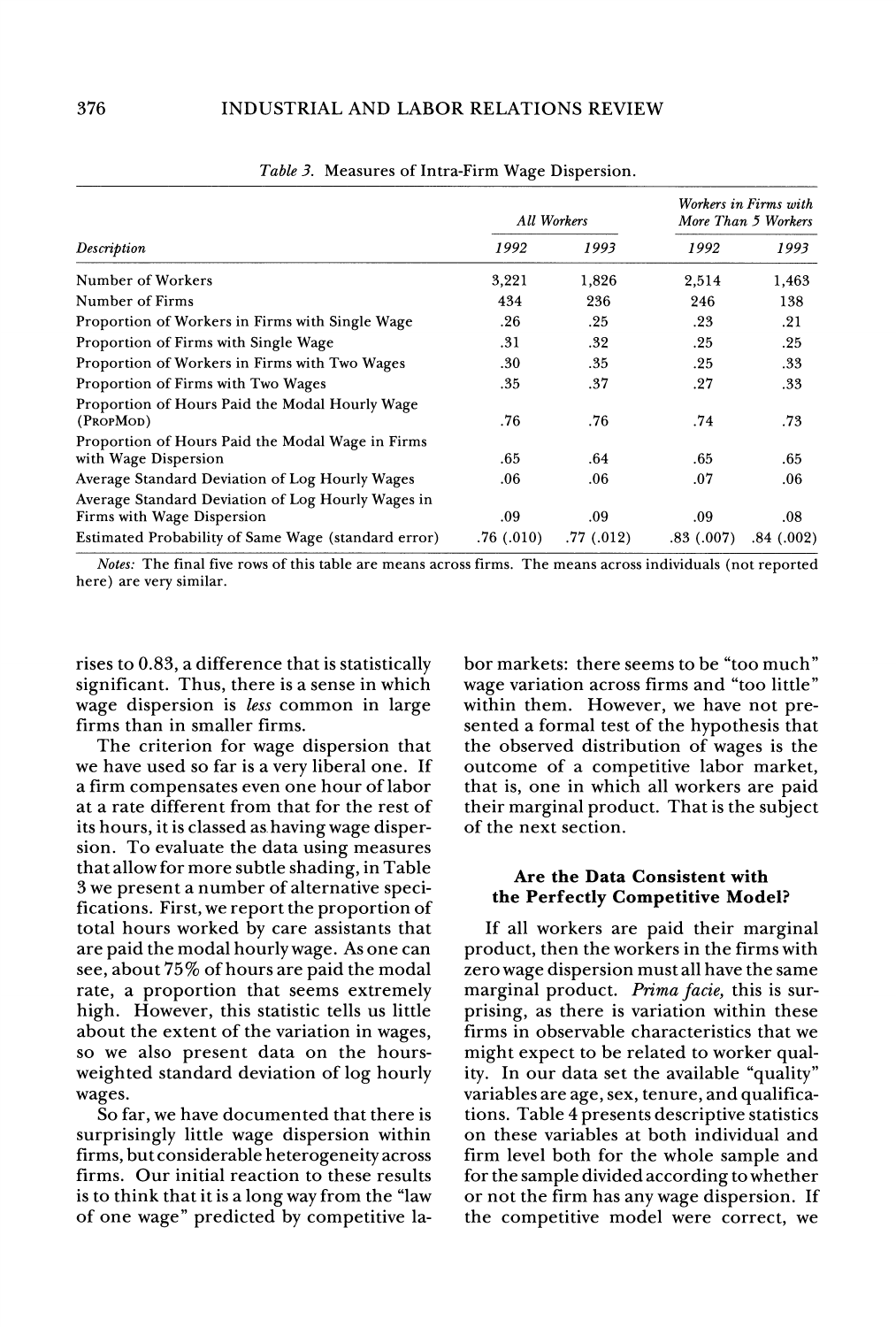**might expect to see less variation in observable characteristics within firms with no dispersion, but as can be seen from the lower panel of Table 4, there is very little evidence for this.** 

**However, this finding does not clinch the case against the competitive model, as our measures of worker quality are inevitably imperfect and it seems likely that there is an important component of worker quality that is observable to employers but not to us. In general, this is an intractable problem, but the availability of one other possible measure of worker quality holds out at least some hope of progress. In the particular market considered here, it seems reasonable to suppose that higher-quality workers are advantageous to employers because, other things equal, they deliver a higher quality of care and thus enable employers to charge residents higher prices. We therefore propose to use the price as an indirect measure of worker quality.'** 

**Let us denote the quality of a worker by q and assume that q can be written as** 

$$
(1) \t\t q = \beta x + \varepsilon,
$$

where  $\beta x$  represents the effect of observable characteristics and  $\varepsilon$  the effect of un**observable characteristics. There is no particular reason to believe that , is uncorrelated with x: in fact, if the competitive model is to be able to explain the lack of wage dispersion in some firms, then it cannot be. If the labor market is competi**tive, then  $w = q$ , where w is the measured **wage (one could also allow measurement error in this). A regression of the wage on the observed characteristics x will estimate** 

(2) 
$$
E(w|x) = \beta x + E(\varepsilon|x) = \beta * x.
$$

**Table 5 presents estimates of earnings equations at both the individual level and the firm level, for the whole sample, for only** 

**those firms with wage dispersion, and for only those firms without it. We also include the log of patients per worker hour as a measure of the intensity of worker effort, the log of the number of residents as a measure of the size of the home, and a dummy variable for whether the home is part of a larger organization.** 

**For the whole sample, the estimated wage equation is very familiar: wages are a concave function of age, increasing in job tenure, and are higher for qualified workers and higher in larger firms. There is no premium for male workers, but there are very few men in the sample. Large firms and homes with high numbers of patients per worker hour are found also to pay higher wages. When the sample is restricted to firms with wage dispersion, similar results obtain. But when a wage equation for workers in firms without wage dispersion is estimated, tenure and qualifications are no longer statistically significant,' and the wage effect of age, while statistically significant, is only about a sixth of its magnitude in the firms with wage dispersion. An implication of the return to age in this subsample is that firms with a tendency to pay higher wages tend to end up with workers of a particular age. Only the effects of the firm-level variables seem to be the same as (or even slightly larger than) before.** 

**Furthermore, these differences between firms with and without wage dispersion are statistically significant: a Chow test for the equality of the coefficients in the two regressions leads to F(25,4407) = 11.57 for the individual equations and F(25,543) = 2.20 for the firm-level equations, both of** 

**<sup>6</sup>As we have price information only at the firm level, we can only see if the variation in worker characteristics across firms is associated with variation in prices; we cannot examine whether wage dispersion in those firms where it exists rewards the more productive workers.** 

**<sup>7</sup>This finding does have implications for the empirical literature on whether the returns to tenure in cross-sectional wage equations are spurious (see, for example, Abraham and Farber 1987; Altonji and Shakotko 1987; Marshall and Zarkin 1987; Topel 1991). In particular, we know that in the elder care homes without wage dispersion, any measured returns to tenure must be spurious, since within these homes high-tenure workers do not receive higher wages. As we find no such returns, the return to tenure in the cross-section must be interpreted as being largely the result of some firms paying their high-tenure workers higher wages.**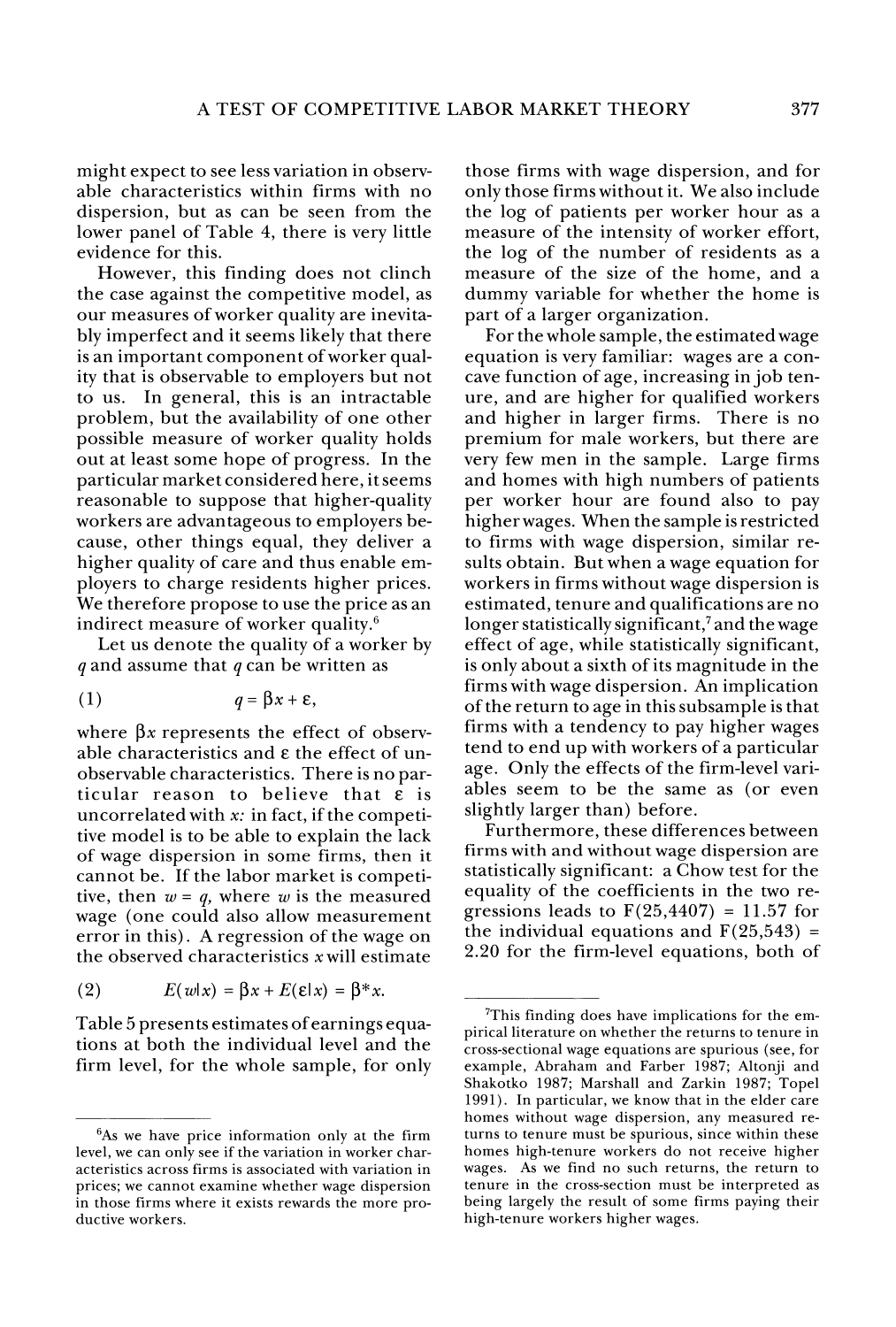|                                                    |             | 1992                                                  |                                                         | 1993        |                                                       |                                                  |  |
|----------------------------------------------------|-------------|-------------------------------------------------------|---------------------------------------------------------|-------------|-------------------------------------------------------|--------------------------------------------------|--|
| Description                                        | All         | Firms with<br>No Wage<br>Dispersion<br>$(DsPRSN = 0)$ | Firms with<br>Wage<br><b>Dispersion</b><br>(DsPRSN > 0) | All         | Firms with<br>No Wage<br>Dispersion<br>$(DsPRSN = 0)$ | Firms with<br>Wage<br>Dispersion<br>(DsPRSN > 0) |  |
| <b>Individual Level</b>                            |             |                                                       |                                                         |             |                                                       |                                                  |  |
| Number of Workers                                  | 3,221       | 827                                                   | 2,394                                                   | 1,826       | 452                                                   | 1,374                                            |  |
| Hourly Wage                                        | 2.96 (.49)  | 2.97(0.42)                                            | 2.96(.51)                                               | 3.06(.50)   | 3.05(0.42)                                            | 3.07(0.52)                                       |  |
| Age                                                | 36.5 (14.1) | 38.7 (13.3)                                           | 35.7 (14.2)                                             | 36.9 (14.0) | 38.6 (13.2)                                           | 36.4 (14.3)                                      |  |
| Tenure                                             | 2.5(2.7)    | 2.5(2.5)                                              | 2.6(2.7)                                                | 2.7(2.6)    | 2.6(2.4)                                              | 2.7(2.7)                                         |  |
| <b>Proportion Male</b>                             | .03         | .02                                                   | .03                                                     | .03         | .01                                                   | .04                                              |  |
| Proportion with Nursing<br>Qualification           | .05         | .03                                                   | .05                                                     | .05         | .05                                                   | .05                                              |  |
| <b>DSPRSN</b>                                      | .74         | 00.                                                   | 1.00                                                    | .75         | .00.                                                  | 1.00                                             |  |
| PROPMOD <sup>a</sup>                               | .73         | 1.00                                                  | .64                                                     | .74         | 1.00                                                  | .65                                              |  |
| Number of Workers                                  | 10.1(5.7)   | 8.4(4.3)                                              | 10.7(6.1)                                               | 10.1(5.1)   | 7.8(3.7)                                              | 10.9(5.2)                                        |  |
| <b>Number of Residents</b>                         | 17.1(9.6)   | 13.8(6.4)                                             | 18.2 (10.2)                                             | 17.1(9.2)   | 12.8(5.7)                                             | 18.6(9.6)                                        |  |
| Patients per Worker Hour                           | .091 (.050) | .075 (.070)                                           | .089(.042)                                              | .086(.045)  | .089(.044)                                            | .086(.046)                                       |  |
| Part of Larger Organization                        | .077        | .075                                                  | .078                                                    | .056        | .091                                                  | .045                                             |  |
| Price of Bed                                       | 195 (29)    | 194 (33)                                              | 195 (28)                                                | 208 (34)    | 204 (34)                                              | 209 (33)                                         |  |
| <b>Firm Level</b>                                  |             |                                                       |                                                         |             |                                                       |                                                  |  |
| Number of Firms                                    | 432         | 135                                                   | 297                                                     | 231         | 74                                                    | 157                                              |  |
| <b>Average Hourly Wage</b>                         | 2.97(.39)   | 2.95(.40)                                             | 2.97(.39)                                               | 3.09(0.42)  | 3.00(.39)                                             | 3.13(0.43)                                       |  |
| Within-Firm Standard<br>Deviation of Log Hourly    |             |                                                       |                                                         |             |                                                       |                                                  |  |
| Wages                                              | .026(.039)  | .00                                                   | .039(.042)                                              | .024(.036)  | .00                                                   | .036(.039)                                       |  |
| Average Age                                        | 37.4 (7.8)  | 39.6 (8.2)                                            | 36.4(7.4)                                               | 37.2 (7.3)  | 38.5(8.2)                                             | 36.6(6.8)                                        |  |
| Within-Firm Standard<br>Deviation of Age           | 4.9(2.8)    | 5.0(3.1)                                              | 4.8(2.7)                                                | 4.8(2.8)    | 4.7(3.0)                                              | 4.8(2.8)                                         |  |
| Average Tenure                                     | 2.6(1.6)    | 2.5(1.7)                                              | 2.6(1.6)                                                | 2.7(1.5)    | 2.7(1.6)                                              | 2.8 (1.4)                                        |  |
| Within-Firm Standard                               |             |                                                       |                                                         |             |                                                       |                                                  |  |
| Deviation of Tenure                                | .76(0.79)   | .74(.85)                                              | .77(0.76)                                               | .76(.68)    | .69(.58)                                              | .79 (.72)                                        |  |
| <b>Average Proportion Male</b>                     | .03         | .03                                                   | .03                                                     | .03         | .02                                                   | .03                                              |  |
| <b>Average Proportion Nursing</b><br>Qualification | .06         | .04                                                   | .06                                                     | .07         | .06                                                   | .07                                              |  |
| <b>DSPRSN</b>                                      | .68         | .00.                                                  | 1.00                                                    | .68         | .00                                                   | 1.00                                             |  |
| PROPMOD <sup>a</sup>                               | .76         | 1.00                                                  | .65                                                     | .76         | 1.00                                                  | .64                                              |  |
| Number of Workers                                  | 7.1(4.4)    | 6.0(3.8)                                              | 7.6(4.5)                                                | 7.5(4.3)    | 6.0(3.3)                                              | 8.2(4.5)                                         |  |
| <b>Number of Residents</b>                         | 13.8(7.3)   | 11.6(5.5)                                             | 14.7(7.8)                                               | 14.2 (7.9)  | 11.0(5.5)                                             | 15.7(8.5)                                        |  |
| Patients per Worker Hour                           | .111 (.070) | .131 (.097)                                           | .102(.051)                                              | .103(.060)  | .104 (.053)                                           | .102(.062)                                       |  |
| Part of Larger Organization                        | .049        | .045                                                  | .050                                                    | .047        | .067                                                  | .038                                             |  |
| Price of Bed                                       | 190 (25)    | 188 (28)                                              | 191 (24)                                                | 201 (29)    | 197 (28)                                              | 204 (30)                                         |  |

**Table 4. Descriptive Statistics.** 

**Means are presented with standard deviations in parentheses.** 

**aPRoPMOD: proportion of hours paid the modal hourly wage.** 

**which are convincing rejections of the null hypothesis. If the competitive model is correct, these findings imply that the correlation of observed characteristics with un-** **observed characteristics must be different in the two segments; that is, if we define a binary variable, DSPRSN, that takes the value 1 if there is wage dispersion and zero if**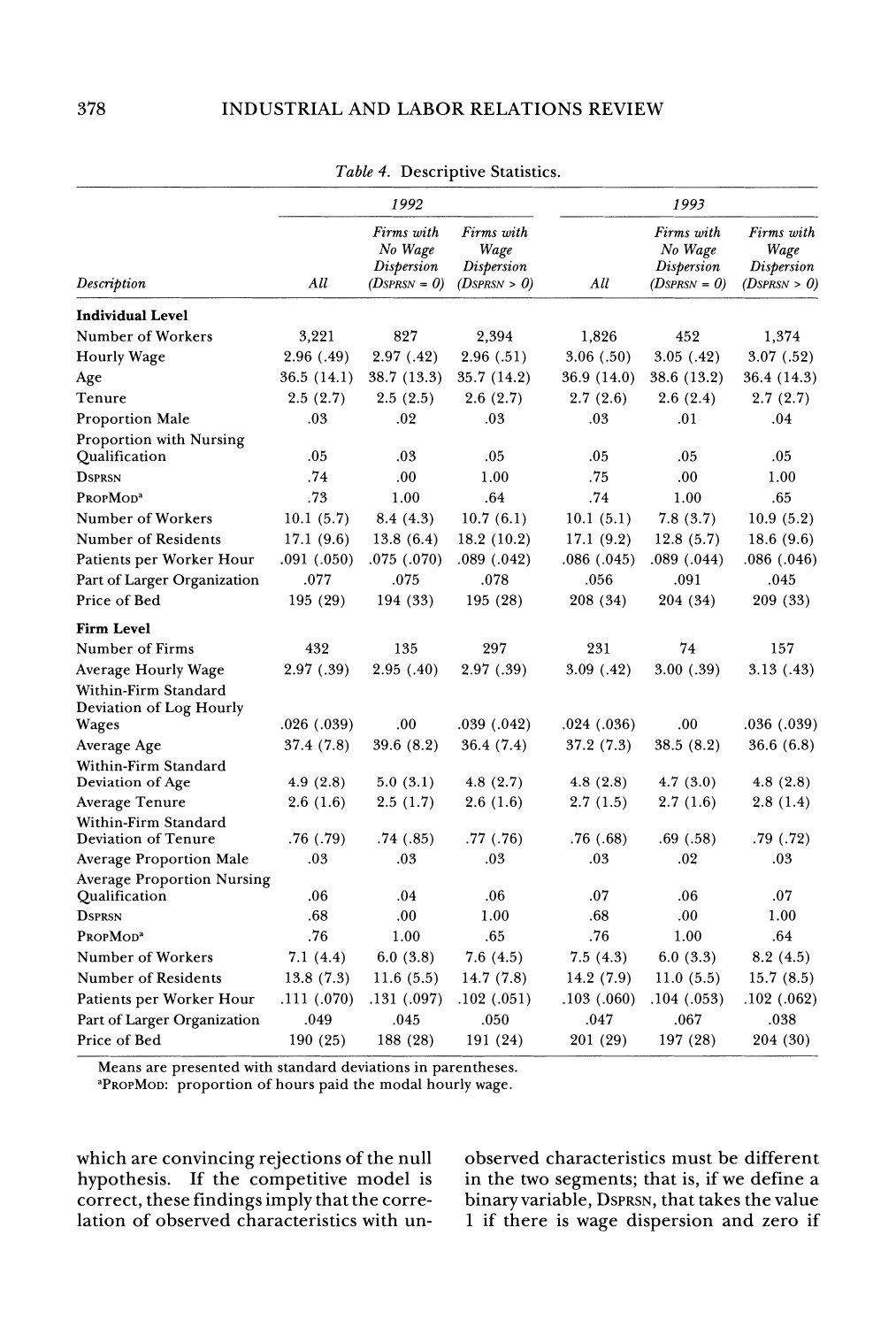|                       |                 | <b>Individual Level</b>                               |                                                  | Firm Level       |                                                       |                                                  |  |
|-----------------------|-----------------|-------------------------------------------------------|--------------------------------------------------|------------------|-------------------------------------------------------|--------------------------------------------------|--|
| Independent Variable  | All             | Firms with<br>No Wage<br>Dispersion<br>$(DsPRSN = 0)$ | Firms with<br>Wage<br>Dispersion<br>(DSPRSN > 0) | All              | Firms with<br>No Wage<br>Dispersion<br>$(DSPRSN = 0)$ | Firms with<br>Wage<br>Dispersion<br>(DsPRSN > 0) |  |
| Age/10                | .18(.009)       | .030(.014)                                            | $.21 \; (.010)$                                  | .22(.04)         | .06(.08)                                              | .28(.05)                                         |  |
| Age Squared/100       | $-.021$ (.001)  | $-.003(.002)$                                         | $-.024(.001)$                                    | $-.026(.004)$    | $-.006(.009)$                                         | $-.033$ $(.005)$                                 |  |
| Tenure/10             | .10(.008)       | .006(.014)                                            | .12(0.009)                                       | .12(.03)         | $.001$ $(.006)$                                       | .16(.04)                                         |  |
| Male                  | .006(.013)      | $-.010(.026)$                                         | $.009$ $(.014)$                                  | $-.021(.051)$    | $-.036(.085)$                                         | $-.012(.063)$                                    |  |
| Nursing               |                 |                                                       |                                                  |                  |                                                       |                                                  |  |
| Qualification         | $.062$ (.010)   | $-.034(.018)$                                         | .075(.011)                                       | $.037 \; (.033)$ | $-.124(.066)$                                         | .056(.037)                                       |  |
| Log Residents         | .036(.004)      | $.068$ $(.008)$                                       | $.032$ $(.005)$                                  | $.032$ $(.010)$  | $.052$ $(.020)$                                       | $.022$ $(.011)$                                  |  |
| Log Patients per      |                 |                                                       |                                                  |                  |                                                       |                                                  |  |
| Worker Hour           | $.053$ $(.009)$ | $-.028(.007)$                                         | $.036$ $(.006)$                                  | $.019$ $(.010)$  | $-.020(.017)$                                         | $.049$ $(.012)$                                  |  |
| Part of Larger        |                 |                                                       |                                                  |                  |                                                       |                                                  |  |
| Organization          | .053(.009)      | $-.015(.015)$                                         | .070(0.011)                                      | $.029$ $(.023)$  | $.005$ $(.047)$                                       | $.038$ $(.026)$                                  |  |
| Number of             |                 |                                                       |                                                  |                  |                                                       |                                                  |  |
| <b>Observations</b>   | 4,407           | 1,012                                                 | 3,395                                            | 584              | 171                                                   | 413                                              |  |
| R-Squared             | .29             | .44                                                   | .31                                              | .32              | .42                                                   | .39                                              |  |
| <b>Standard Error</b> | .14             | .10                                                   | .14                                              | .11              | .11                                                   | .11                                              |  |

**Table 5. Estimated Wage Equations. (Dependent Variable: Log Hourly Wage)** 

**Notes: Standard errors in parentheses. All regressions also include a year dummy and 16 area dummies. The firm-level wage equations are weighted by the number of residents for comparison with the price equations in the Table 6.** 

**there is not, then**  $E(\varepsilon | x, \text{DSPRSN} = 1) \neq E(\varepsilon | \text{E} \cdot \text{E})$  $D$ SPRSN =  $0$ ).

**Now let us turn to an analysis of the determinants of the price. Suppose that the relationship between price and worker quality is given by** 

(3) 
$$
p = \gamma_0 z + \gamma_1 q + v,
$$

**where z is a vector of observed factors that affect price apart from worker quality (some or all of which may be contained in x) and v is unobserved factors that affect the quality of care. Now, when one runs a regression of p on x and z, one will be estimating** 

(4) 
$$
E(\hat{p}|x,z) = \gamma_0 z + \gamma_1 E(q|x,z) + E(v|x,z) = \gamma_0 z + \gamma_1 \beta^* x + E(v|x,z).
$$

**The rationale for the test is that if we estimated price equations across the segments of the market for which we have shown from the wage equation that the correlation of quality with characteristics (that is, P\*) is different, we would also expect to**  **find corresponding differences in the price equations.** 

**The results of this exercise are reported in Table 6. The first column estimates a price equation for the whole sample, and the next two columns divide the sample into the firms with and without wage dispersion. In this sector, the Department of Social Security pays a subsidy for the care of**  many residents up to a maximum of £175 **per week.8 One consequence is that there is a spike in the price distribution at this price and very few homes charge lower prices. Accordingly, we treated the price equation as an equation for the desired price and then estimated a tobit model with ?175 as the lower censoring point. The results for the whole sample (column 1)** 

**<sup>8</sup>The actual system of subsidy is more complicated than this, as it involves means-testing, but it is this upper bound on payments that seems to have the most effect on the market.**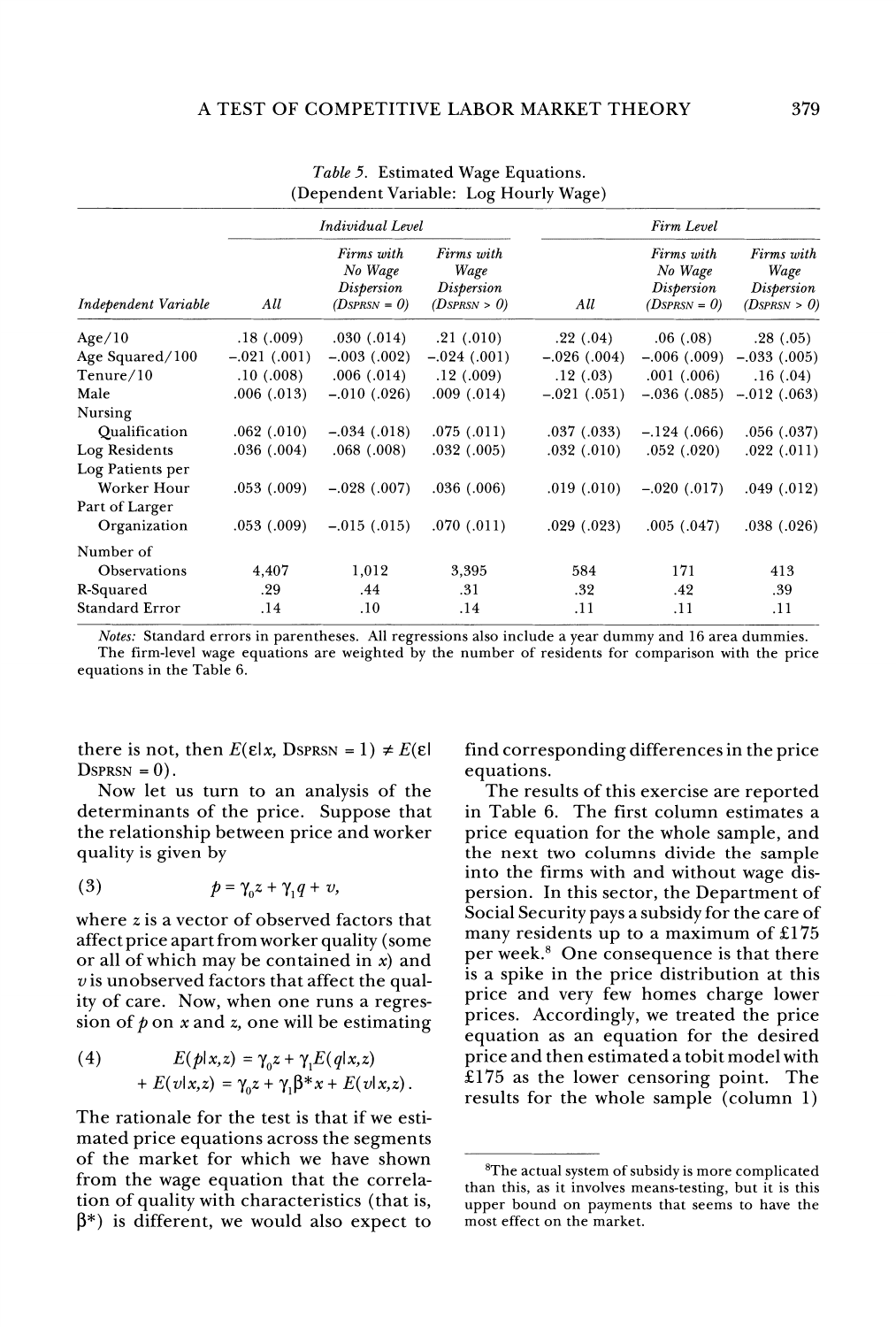**suggest that price is significantly related to the log of patients per worker hour (a measure of quality of care), the size of the home, whether the home is part of a larger organization, and (among the worker characteristics) the average age. This is consistent with a casual reading of job advertisements in this sector, which emphasize employers' preference for older workers.** 

**The second and third columns estimate separate price equations for firms with and without wage dispersion. What is striking is that the coefficients (on age in particular) are very similar in the two subsamples. A formal test cannot reject the hypothesis of equality of coefficients, with a likelihood**  ratio test yielding  $\chi^2(25) = 19.26$  (the criti**cal value at the 5% level is 38). This is inconsistent with the competitive model, which, given the evidence on wages, would predict significant differences between the two segments. Hence, we conclude that unobservable worker quality cannot reconcile the observed wage data with the perfectly competitive model, and that the evidence from the price equations suggests close similarity between homes with and without wage dispersion in the correlation between unobserved worker quality and observed worker quality.'** 

**A comparison of the wage equations in Table 5 with the price equations in Table 6 also shows that the worker characteristics associated with higher wages are not neces**sarily associated with higher prices. **particular, job tenure is associated with significantly higher wages but significantly lower prices. This is consistent with previously published empirical findings indicating that the worker characteristics associated with higher wages are not necessarily associated with higher worker quality (see, for example, Medoff and Abraham 1980, 1981; Klein, Spady, and Weiss 1991). One way to explain these results while retaining** 

| Independent<br>Variable            | All            | Firms with<br>No Wage<br>Dispersion<br>$(DsPRSN = 0)$ | Firms with<br>Wage<br>Dispersion<br>(DsPRSN > 0) |
|------------------------------------|----------------|-------------------------------------------------------|--------------------------------------------------|
| Age/10                             | .25(0.06)      | .28(.12)                                              | .20(.07)                                         |
| Age Squared/                       |                |                                                       |                                                  |
| 100                                | $-.031$ (.007) | $-.038(.015)$                                         | $-.024$ (.009)                                   |
| $T$ enure/ $10$                    | $-.14(.05)$    | $-.23(.10)$                                           | $-12(0.06)$                                      |
| Male                               | $-.059$ (.072) | .032(.119)                                            | $-.13(.095)$                                     |
| Nursing                            |                |                                                       |                                                  |
| Qualification                      | $-.027(.049)$  | $-.23(.11)$                                           | $.022$ $(.057)$                                  |
| Log Residents                      | $.069$ (.014)  | .089(.031)                                            | .066(.017)                                       |
| Log Patients<br>per Worker<br>Hour | $-.060(.015)$  | $-.069$ (.025)                                        | $-.050(.019)$                                    |
| Part of Larger                     |                |                                                       |                                                  |
| Organization                       | .096 (.032)    | $.044$ $(.064)$                                       | .115(.037)                                       |
| Number of                          |                |                                                       |                                                  |
| <b>Observations</b>                | 564            | 169                                                   | 395                                              |
| Log-Likelihood                     | 39.4           | 10.0                                                  | 39.0                                             |
| <b>Standard Error</b>              | .15            | .14                                                   | .14                                              |

## **Table 6. Estimated Price Equations. (Firm-Level; Dependent Variable = Log Price)**

**Notes: Standard errors in parentheses. All regressions also include a year dummy and 16 area dummies.** 

**The price equations have a tobit specification with a lower cut-off at ln(175).** 

**a competitive view of the labor market might be to appeal to the existence of specific**  The wage paid is then **determined by productivity in the next-best alternative, and there is no reason why worker characteristics should not affect worker quality in this firm independent of the wage paid. The main reason we do not find this explanation of our findings plausible is that the traditional variable used to measure the extent of firm-specific human capital is job tenure. The Becker (1975) argument is that workers capture some but not all of the returns to specific human capital, so that wages rise with job tenure (as shown in the All Workers columns of Table 5), but not as fast as productivity does. However, the estimates in Table 6 show that this is not the case.** 

**To summarize, we have explored further whether the structure of wages we observe is consistent with the competitive model. We have argued that it is not, and that traditional "get-outs" like unobserved la-**

**<sup>9</sup>The one possible case in which this will not work**  is where  $E(v|\cdot,z,x)$  also differs across the segments in a **way that exactly offsets the worker quality effect-and this seems a thin straw at which to clutch.**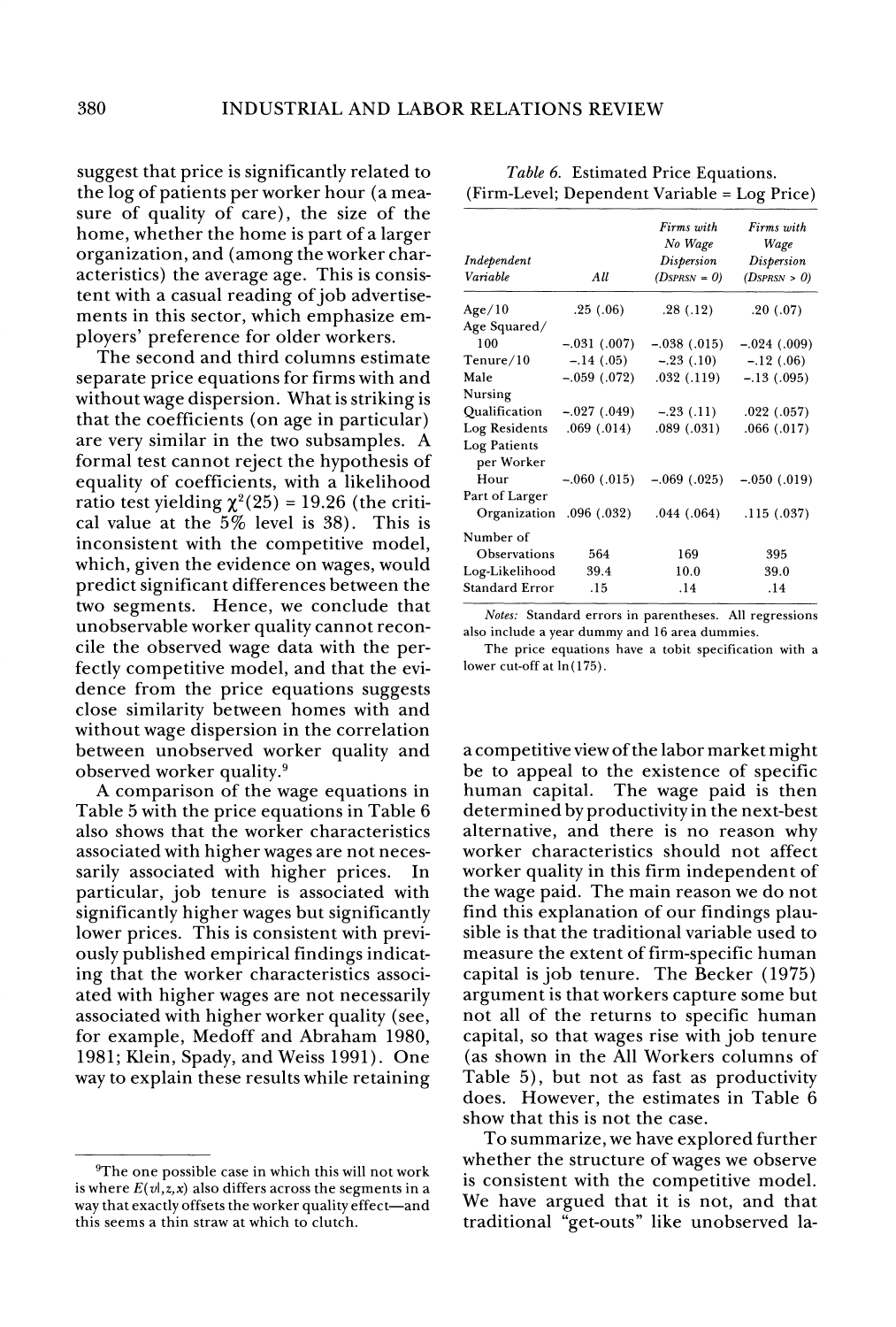**bor quality are implausible explanations of what is observed in the data.** 

# **Alternative Models of the Structure of Wages**

**Given the results reported above, we do not think the competitive model is especially helpful for understanding the particular labor market analyzed here. The "law of one wage" in which there is a uniform market wage for workers of each quality ranking does not seem to hold. But is there a more successful alternative? Any theory that successfully explains our data must explain why there is so little wage dispersion within firms, why the wage dispersion that does exist within firms does not seem to be closely related to productivity, and why apparently identical firms seem to have different wage policies that are stable over time.** 

**In this section, we consider five alternative classes of models of the structure of wages that have been proposed: rent-sharing models, monopsony models, incentive models, fairness models, and implicit contract models. Not all of these are noncompetitive-implicit contract models and some fairness models, for example, posit a single wage for labor of a given type-but all five model types imply some deviation from a competitive spot market. The ideas behind these theories overlap considerably, so one should not think of them as necessarily mutually exclusive.** 

#### **Rent-Sharing Models**

**These models have become popular in recent years as a way to explain the dispersion in wages between firms (see, for example, Christofides and Oswald 1992). The argument is that there are quasi-rents in all employment relationships and that workers (whether in unions or not) have the ability to extract a share of these rents. As there is likely to be heterogeneity in quasirents across firms, the result will be heterogeneity in wages.** 

**This rent-sharing theory obviously has potential application to the inter-firm wage** 

**variability, but it does not seem persuasive as an explanation of the structure of wages within firms. There are no trade unions in any of the firms in our sample, so any bargaining that does occur must be at an individual level. But given individuals' heterogeneity, we would expect the outcome of this individual bargaining to be considerable wage dispersion within firms, which the data do not show. It is simply not credible to think of wages in the firms with no wage dispersion as being negotiated individually with each worker: it seems beyond reasonable doubt that the single wage paid is determined unilaterally by the firm. However, it is quite possible that in some circumstances in some firms, a valued worker gets a raise when he or she threatens to leave, so some of the wages we observe are probably determined by some kind of bargaining.** 

## **Incentive Models**

**There has also been a considerable amount of literature emphasizing how, in the presence of problems of worker moral hazard or shirking, firms may pay wages that diverge from marginal products. Examples of this type of theory are Lazear (1981) and Akerlof and Katz (1989). In this type of model, upward-sloping wage profiles are offered to workers because this provides incentives for them to exert effort so as not to lose their jobs.** 

**Incentive models have generally been used to explain why within-firm wage variation might sometimes exceed the variation in marginal products, which seems to be the case in, for example, the firms considered by Medoff and Abraham (1980, 1981). Our data set, however, poses the opposite question: why do employers with workers who presumably differ in productivity choose to pay all their workers the same wage? Incentive models clearly are not suited to explaining this important feature of our data set.** 

## **Fairness and Status Theory**

**One obvious candidate for explaining why there is so little wage dispersion within**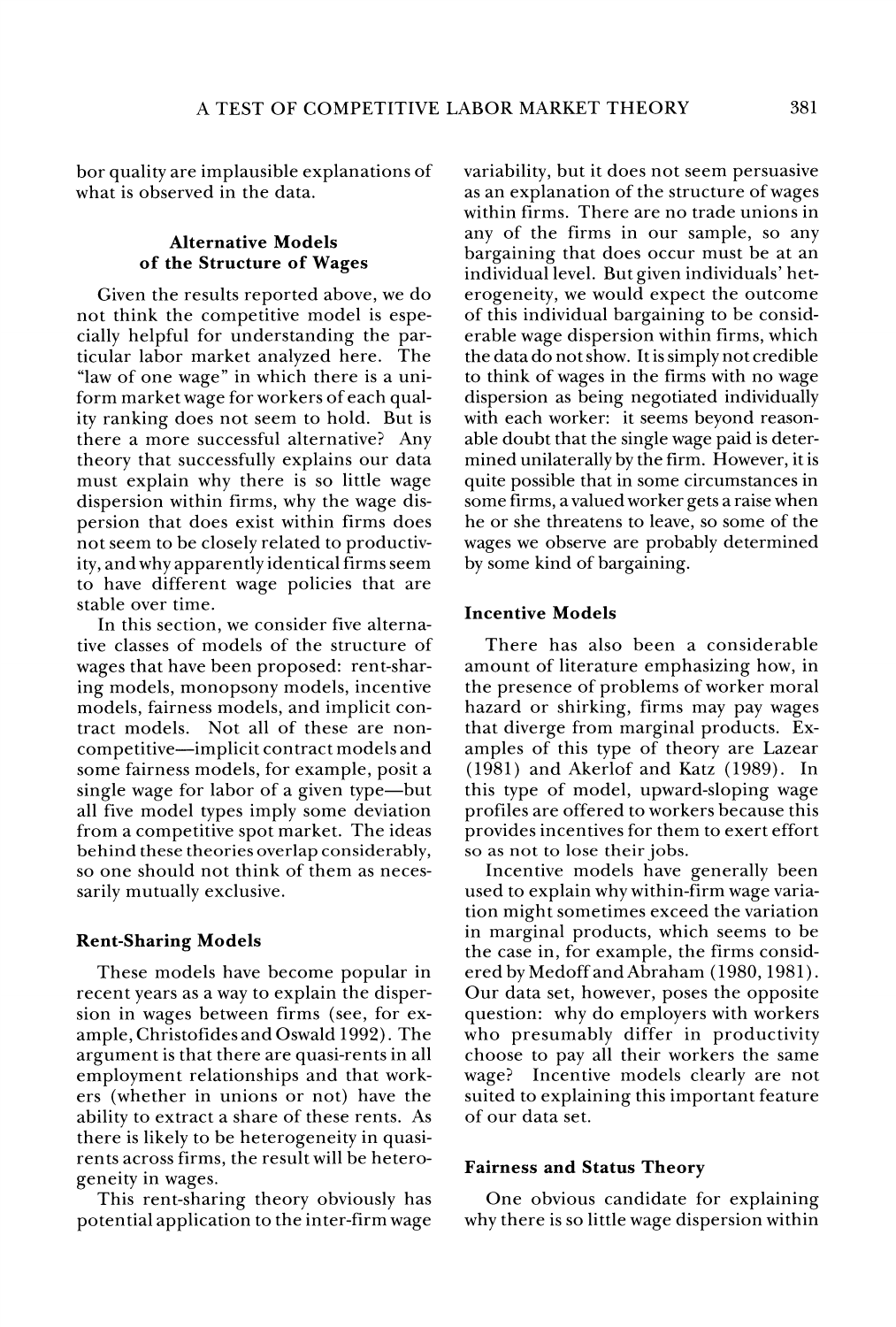**firms is the possibility that workers dislike wage dispersion and believe that all workers doing the same job should be paid the same wage even though some of them may do the job more effectively than others. Theories based on this premise have a long tradition and have recently been invoked by a number of authors (for example, Akerlof and Yellen 1990; Frank 1984); Bewley (1999) suggested that such a theory could be of use in explaining labor market outcomes. The relevant literature in psychology generally supports the basis for fairness and status theories. It seems plausible that the dynamic highlighted by these theories is an important factor behind the "single-wage" policy pursued by many employers.** 

#### **Implicit Contracts**

**Another type of economic theory that might be used to explain the lack of wage dispersion within firms is implicit contract theory (see Rosen [1986] for a survey). The basic idea is that risk-averse workers are unable to insure against various employment risks in the insurance market and instead buy insurance from their employers, who are generally assumed to be riskaverse. In this case the ex ante labor market is competitive, but observed wages and employment will not, as a rule, be the equilibrium of a spot market. This model has most commonly been used to explain the lack of wage variation over time, but it could also conceivably be used to explain the lack of variation in wages across workers who are being insured against variation in their productivity (see Harris and Holmstrom [1982] for a more formal model of this type).** 

**For a number of reasons, we are skeptical about the relevance of this sort of model to the labor market we are considering here. First, there is no explicit wage contract guaranteeing insurance, so any insurance contract must be implicit and enforced on the side of the firm by reputation effects. Yet, these are small firms for whom we would not expect reputation effects to be very important. Furthermore, average job** 

**tenure in this sector is only about three years, so firms can offer only a limited amount of insurance. Second, workers should only be able to purchase insurance against variation in productivity that is ex ante unobservable. Yet the estimated wage equations of Table 5 suggest that workers in firms with no wage dispersion also manage to obtain insurance against their age, which should not be possible. Third, the fact that owner-managed firms are very common in this sector means that owners are unlikely to be risk-neutral.** 

**One fundamental difficulty is that implicit contract models do not seem to represent the right way to think about the structure of wage policies in the type of labor market under consideration. Care workers, who are overwhelmingly part-time and low-paid, and whose jobs are usually short-lived, seem extremely unlikely parties to implicit contracts, as do their employers.** 

### **Monopsony**

**A large number of labor market models have been designed to explain the existence of equilibrium wage dispersion between firms (for example, Albrecht and Axell 1984; Burdett and Mortensen 1998; Lang 1991; Montgomery 1991). Because all of these models assume that the labor supply curve facing a firm is not perfectly elastic, they allow for some degree of monopsony (see Manning [2003] for more extensive discussion of monopsony in labor markets). In these models, high- and low-wage firms can coexist in equilibrium, because high-wage firms have larger work forces in equilibrium or lower turnover costs. Our finding of a robust positive correlation between wages and firm size supports this prediction. But in all of these models, one assumption is that all workers within firms are paid the same wage; no convincing explanation for this is offered.** 

**In fact, there is a good reason to expect to see the emergence of wage dispersion within firms in this sort of model: appropriately chosen wage dispersion can increase profits, essentially because it allows a firm**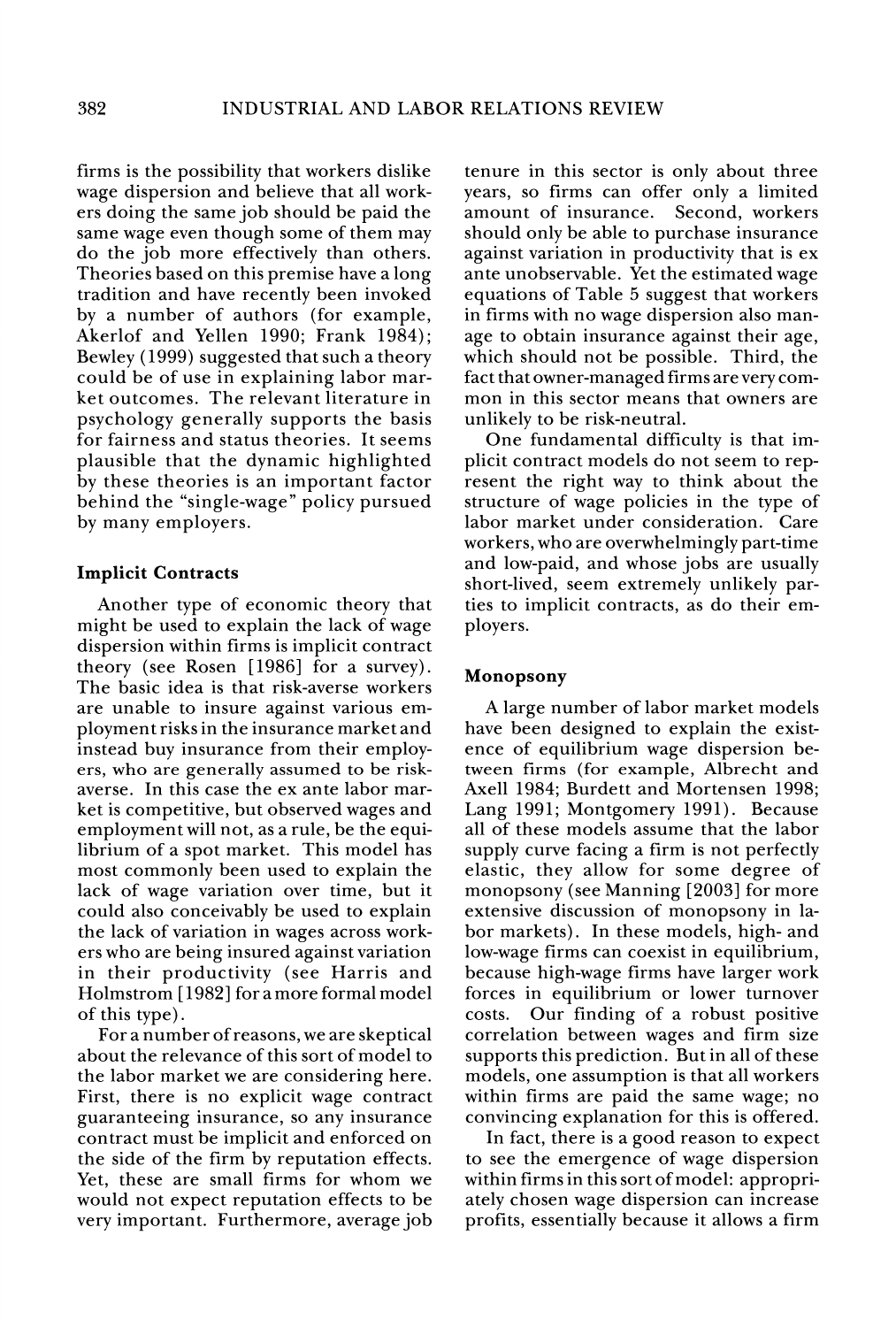**to act as a discriminating monopsonist rather than the simple monopsonist assumed in the models.** 

**Such wage dispersion might be effected through a formal structure, such as an explicit wage scale relating wages to tenure, which will tend to bind workers to the firm (see loannides and Pissarides [1983] for an example of this form of argument). Alternatively, wage dispersion could be created more informally by paying low wages to those with poor outside opportunities, and by raising the wages of workers who receive outside offers. For example, in the Burdett and Mortensen (1998) model, workers are paid wages that are below marginal products and leave when they receive a better wage offer. There are obvious incentives for the firm to pay a higher wage to a worker who has just received an outside wage offer and is about to quit. However, the structure of wages within the firm is determined not just by productivity, so this kind of model can explain why the wage dispersion that does exist is often unrelated to productivity.** 

**The problem that remains is to explain why there is so little wage dispersion within firms. One possible line of explanation is suggested by thinking about the consequences of a firm's adopting a strategy of matching outside wage offers. Workers in a firm that adopts this strategy have an obvious incentive to generate or even invent outside wage offers. Workers in a firm with a wage structure responsive to outside wage offers will therefore likely report more outside wage offers than workers in a firm that does not vary wages, and their average wages will likely be higher as a result. Thus, while wage dispersion offers the possibility of reducing turnover of valued workers, it also will tend to raise average wages.** 

**A similar sort of idea is behind Ellingsen and Rosen (2003). In that model, firms have a choice of paying a fixed wage to all workers or negotiating wages with individual workers. The disadvantage of the first strategy is that the firm will fail to hire or retain some workers who are disenchanted with the fixed wage and whose productivity is such that they would be profitable to the**  **firm if they could be paid the wage they desire. On the other hand, if wages are negotiated individually, wages are higher on average, but all efficient matches are consummated. In Ellingsen and Rosen's model, both strategies co-exist in equilibrium (that is, they offer the same level of profits), a prediction that seems to comport very well with our data.** 

#### **Summary and Conclusions**

**Most microeconomic data sets lack sufficient detail to permit a close examination of the structure of wages in a specific labor market. In this paper we have used data on a reasonably large sample of workers and firms in a very particular labor market that, given its structure, we feel most economists**  would expect to be competitive. **examination, however, it is hard to avoid the conclusion that there are very serious limitations to the usefulness of the competitive model in explaining the data. In particular, we feel that the competitive model cannot explain one of the most striking patterns our evidence revealsthe presence of very little wage dispersion within firms, and of high wage dispersion between firms. Moreover, what wage dispersion there is does not seem to be closely related to the characteristics of workers that seem to be associated with high productivity.** 

**We find that the proportion of wage dispersion that is inter-firm, versus intrafirm, is typically twice as high as the similar proportion for any other variable for which we have measured individual variation. In fact, about 1 in 4 workers work in firms in which all care assistants get paid the same hourly wage, and another third of workers are in firms with only two different hourly wages. These firms do not have significantly less variation in observable characteristics among their workers than do firms in which wage dispersion is present.** 

**Of course, a believer in the relevance of the competitive model could plausibly argue that our measures of worker quality are far from perfect and that the distribution of**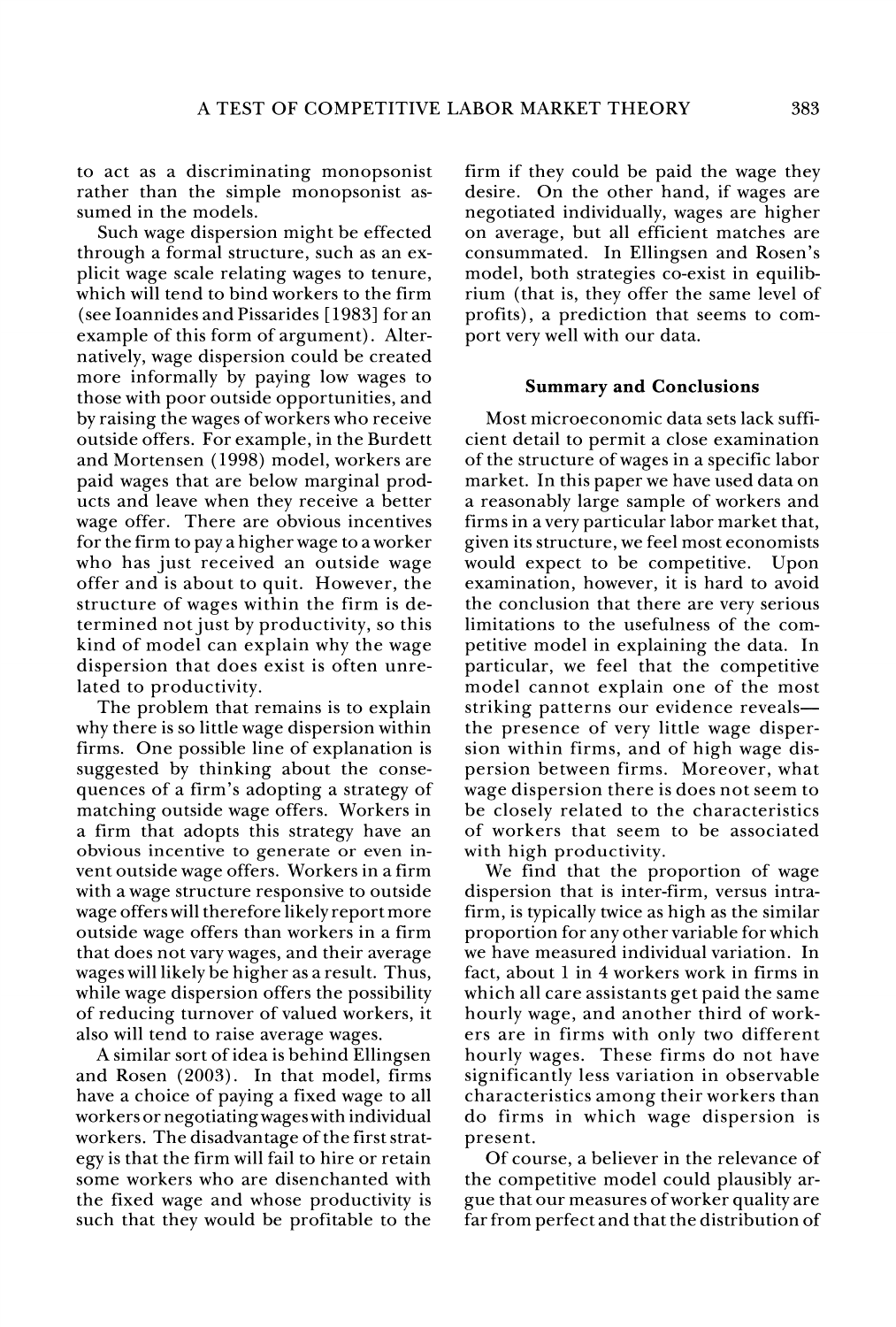**unobservable worker quality could be such as to make the data consistent with the competitive model. Our test of this hypothesis rejects it, however. Specifically, we show that firms with wage dispersion differ substantially from those without wage dispersion in the correlation between observed worker characteristics and wages, but are very similar in the correlation between the prices charged to residents (an indirect measure ofworker quality) and worker characteristics.** 

**We conclude from the examination of these data that the competitive model is not particularly helpful for understanding the structure of wages in this labor market. What, then, should be put in its place? We review five alternative theories of the wage structure, discussing their strengths and weaknesses for the purpose of explaining our data. No one theory emerges as the explanation, but we do come to a number of general conclusions.** 

**First, frictions in this labor market are substantial enough to accommodate considerable and long-lasting heterogeneity in the wage policies of employers without some firms suffering a catastrophic reduction in profits. These frictions can account for the heterogeneity in wages across employers, as was emphasized by earlier micro studies of labor markets (for example, Lester 1946; Slichter 1950; Reynolds 1951). Second, the**  **lack of wage dispersion within firms is probably driven by two factors: worker dislike of wage heterogeneity on grounds of "fairness," and employer avoidance of wage heterogeneity in order to keep worker demands for wage increases to a minimum. However, these conclusions, while consistent with our data, must remain somewhat tentative. It seems plausible that, for the small employers in this sector, there is an opportunistic aspect to wage policy, with wages being determined on an ad hoc basis as events evolve. For example, a particularly valued worker's threat to leave may cause an employer to break an otherwise closely followed "one-wage" policy. If this is the case, then outside observers are always likely to have a hard time explaining why particular wage structures are observed in particular firms.** 

**We therefore think it is helpful to view firms in the labor market as having considerable discretion in the setting of wages, a discretion that has its roots in labor market frictions. They seem to use this discretion to have very simple wage structures, probably because of worker dislike of wage variation among workers doing the same job and reluctance on the part of employers to allow the possibility of individual**  negotiation of wages. **speculations need to be subjected to more formal testing.** 

#### **REFERENCES**

- **Abowd, John, Francis Kramarz, and David Margolis. 1999. "High Wage Workers and High Wage Firms." Econometrica, Vol. 67, No. 2 (March), pp. 251-334.**
- **Abraham, Katharine G., and Henry S. Farber. 1987. '"Job Duration, Seniority, and Earnings." American Economic Review, Vol. 77, No. 3 (June), pp. 278-97.**
- **Akerlof, George, and Lawrence Katz. 1989. "Workers' Trust Funds and the Logic of Wage Profiles." Quarterly Journal of Economics, Vol. 104, No. 3 (August), pp. 525-36.**
- **Akerlof, George, and Janet Yellen. 1990. "The Fair-Wage Effort Hypothesis and Unemployment." Quarterly Journal of Economics, Vol. 105, No. 2 (May), pp. 255-83.**
- **Albrecht, James, and Bo Axell. 1984. "An Equilibrium Model of Search Unemployment." Journal of Political Economy, Vol. 92, No. 5, pp. 824-40.**
- 

**"Do Wages Rise with Job Seniority?" Review of Economic Studies, Vol. 54, No. 3 (July), pp. 437-59.** 

- $\rightarrow$  Baker, George, Michael Gibbs, and Bengt Holmstrom. **1994a. "The Internal Economics of the Firm: Evidence from Personnel Data." Quarterly Journal of Economics, Vol. 109, No. 4 (November), pp. 881- 919.** 
	- **\_ . 1994b. "The Wage Policy of a Firm." Quarterly Journal ofEconomics, Vol. 109, No. 4 (November), pp. 921-55.**
	- **Becker, Gary. 1975. Human Capital, 2nd edition. Chicago: University of Chicago Press.**
	- **Bewley, Truman. 1999. Why Wages Don'tFall During a Recession. Cambridge, Mass.: Harvard University Press.**
	- **Blau, Francine. 1977. Equal Pay in the Office. Lexington, Mass.: D.C. Heath.**
- **Altonji, Joseph G., and Robert A. Shakotko. 1987. Burdett, Kenneth, and Dale Mortensen. 1998. "Wage**